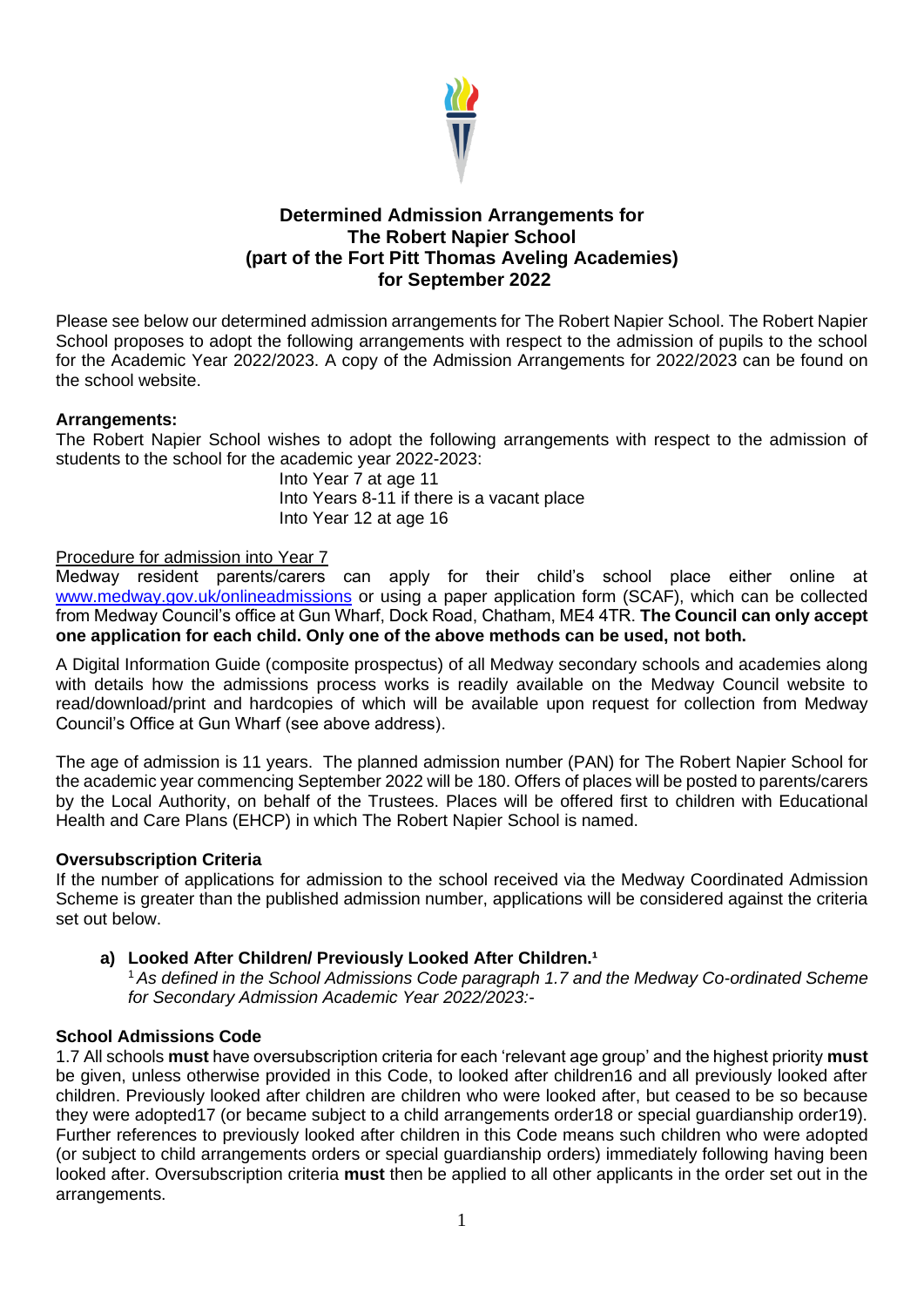# **Medway Co-ordinated Scheme for Secondary Admissions Academic Year 2022/2023: -**

## **Looked after children/Previously looked after children:**

Looked after children are children who are (i) in the care of a local authority, or (ii) being provided with accommodation by a local authority in the exercise of their social services functions (as defined in Section 22(1) of the Children Act 1989) at the time of making the application for a school.

Previously looked after children are children who were looked after, but ceased to be so because they were adopted (under the terms of the Adoption and Children Act 2002, Section 46) or became subject to a residence order or special guardianship order (under the terms of the Children Act 1989, Section 8 and Section 14A).

#### *Please note that the Council will require a copy of the adoption/residence order to validate this criterion and evidence that the child was previously looked after.*

**b) Current Family Association**, **i.e. an older sibling<sup>2</sup> who is on the roll of the school when the application is made, living in the same household, and who must still be attending at the point of entry** 

*2 'Sibling' means* children who live as brother/sister in the same house and includes natural siblings, adopted siblings, foster siblings and step siblings. (Extended family, for example cousins, living in the same house do not qualify as siblings).

## **c) Nearness of children's homes<sup>3</sup>**

<sup>3</sup> *The Governors of The Robert Napier School have adopted Medway Council's criteria for measuring the nearness of children's homes to the school when allocating places. \*Distance and routes calculated will represent the shortest route to school from the child's home address using roads and paths that are known to the geographical information software (GIS) utilised by School Admissions & Transport, as defined in the Medway Co-ordinated Admission Scheme 2022/2023.*

**Tiebreaker** – In the unlikely event that two or more children in all other ways have equal eligibility for the last available place at the school, the names will be issued a number and drawn randomly to decide which child should be given the place.

#### **Procedure for Admissions into Years 8-11, and Year 7 after the normal September admissions round:**

All applications for admissions for pupils in Years 8-11, and for Year 7 received after the normal September admissions round, must be made direct to the school.

Parents will be informed of their right to appeal against the refusal of a place. The Local Authority will, on request, provide parents with information about places available in all schools within its area.

All applications will be considered, and decisions made, by the Admissions Authority of The Robert Napier School. A vacancy will be deemed to have arisen if the number of children on roll in the Year Group is less than the published admission number (PAN) for that year. Any additional children admitted will be at the discretion of the Head of School.

## **Oversubscription Criteria for Year 8 and Above**

1) Looked after children/Previously looked after children.

 (As defined in the School Admissions Code paragraph 1.7 and the Medway Co-ordinated Scheme for Secondary Admission Academic Year 2022/2023)

2) Those with siblings on roll at the time of application, living in the same household.

('sibling' means children who live as brother/sister in the same house and includes natural siblings, adopted siblings, foster siblings and step siblings. Extended family, for example cousins living in the same house do not qualify as siblings).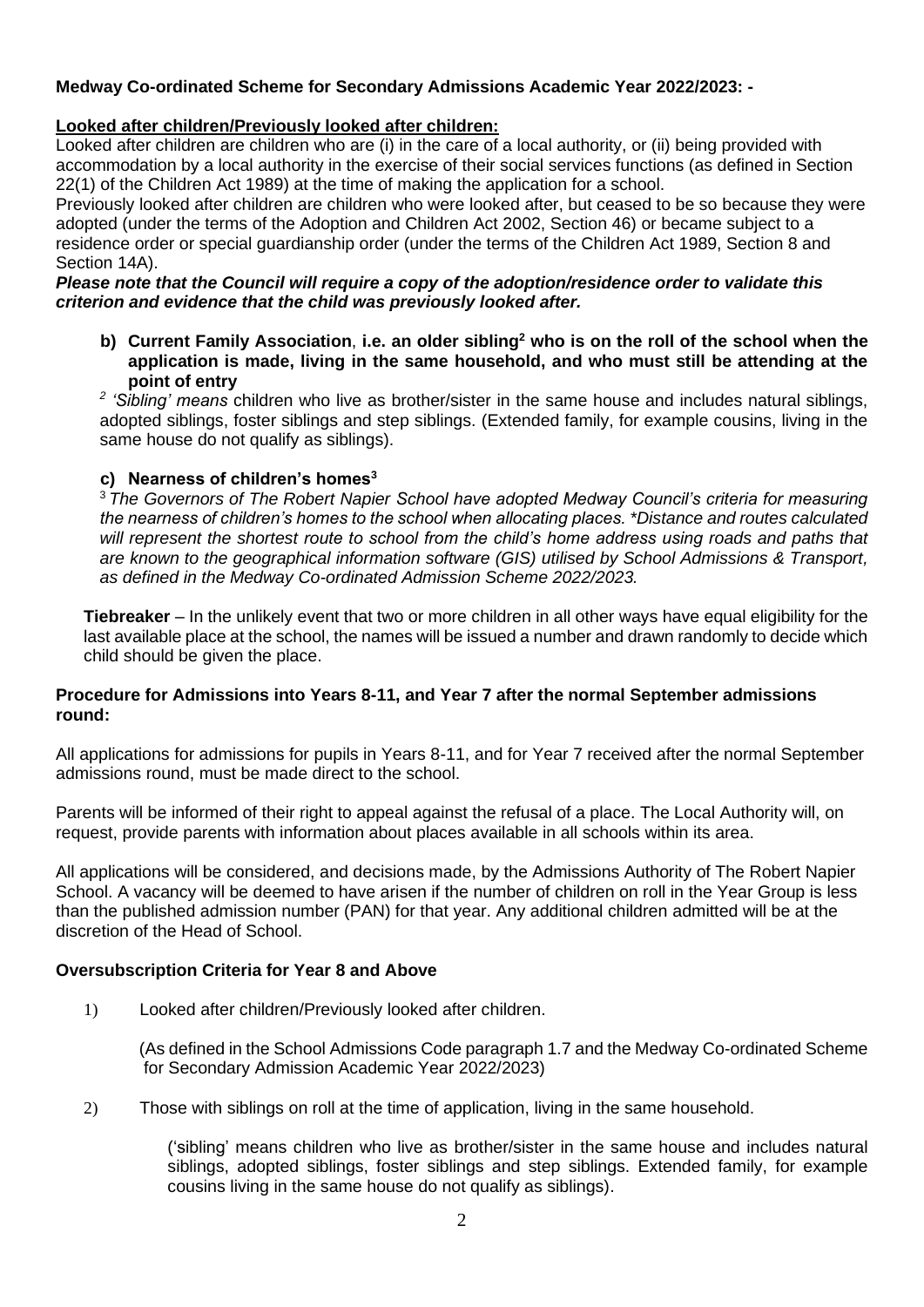3) Nearness to The Robert Napier School. Nearness is the shortest available walking route along which a child, accompanied as necessary, can walk with reasonable safety to the school's main reception. It is measured using the geographical information software (GIS) utilised by School Admissions & Transport.

#### Procedure for Admissions into Year 12

In addition to students applying for Sixth Form places from Year 11, up to 50 external students may be admitted for the first time in Year 12 up to the Planned Admission Number, providing the following criteria is met: -

• Advanced Level Courses: The minimum entry requirements of 5 subjects, grade 4 (or the equivalent) are met. Offers of places will remain conditional until actual results are verified. Course entry requirements for specific advanced courses are published in the Sixth Form Prospectus. Note: Looked after children and previously looked after children have priority for admission to the Sixth Form.

#### **Oversubscription Criteria**

The oversubscription criteria for students in Year 8 and above will also be applied for Year 12 students. Where there is a tie break situation (e.g. Students living the same distance<sup>\*</sup> away from the school), the place will be offered by random selection, conducted by an independent authority.

Admissions are subject to a vacancy existing on the course for which the student is applying.

#### **Waiting Lists:**

In respect of Rising Year 7, as set out in the Medway Co-ordinated Admission Scheme, the Local Authority will be responsible for holding a waiting list for parents who request their child's name to be added. This waiting list will operate until 31 December following the September admission date and will be ranked in the same order as the published over-subscription criteria.

No waiting lists will be held by the school for Year 7 from 1<sup>st</sup> January of their admission year, Years 8-11 or Year 12 and Year 13.

#### **Appeals:**

If you are not offered a place at our school, you have the right to appeal to an Independent Appeal Panel. Appeal papers will be forwarded on request to all those parents who named The Robert Napier School on their preference list but were unsuccessful in gaining a place. Please ensure that those are returned to the Clerk to the Appeal Panel at the school. The closing date on the appeal application form must be adhered to.

#### **Late Applications:**

Will be handled as detailed in the Medway Co-ordinated Admission Scheme 2022/2023.

#### Definitions and notes

**Distance\*** - All distances and routes calculated are for the purposes of prioritising the application for admissions only and there is no expectation that a child should use this to walk to school.

Distances and routes calculated will represent the shortest route to school from the child's home address using roads and paths that are known to the geographical information software (GIS) utilised by School Admissions & Transport.

#### **The start point:**

- The centre point of the nearest road or footpath known to the GIS system to the seed point of the child's home (as defined by Ordnance Survey).
- This may not always be the postal address road, in circumstances where an alternative road or footpath is actually nearer to the seed point of the property.